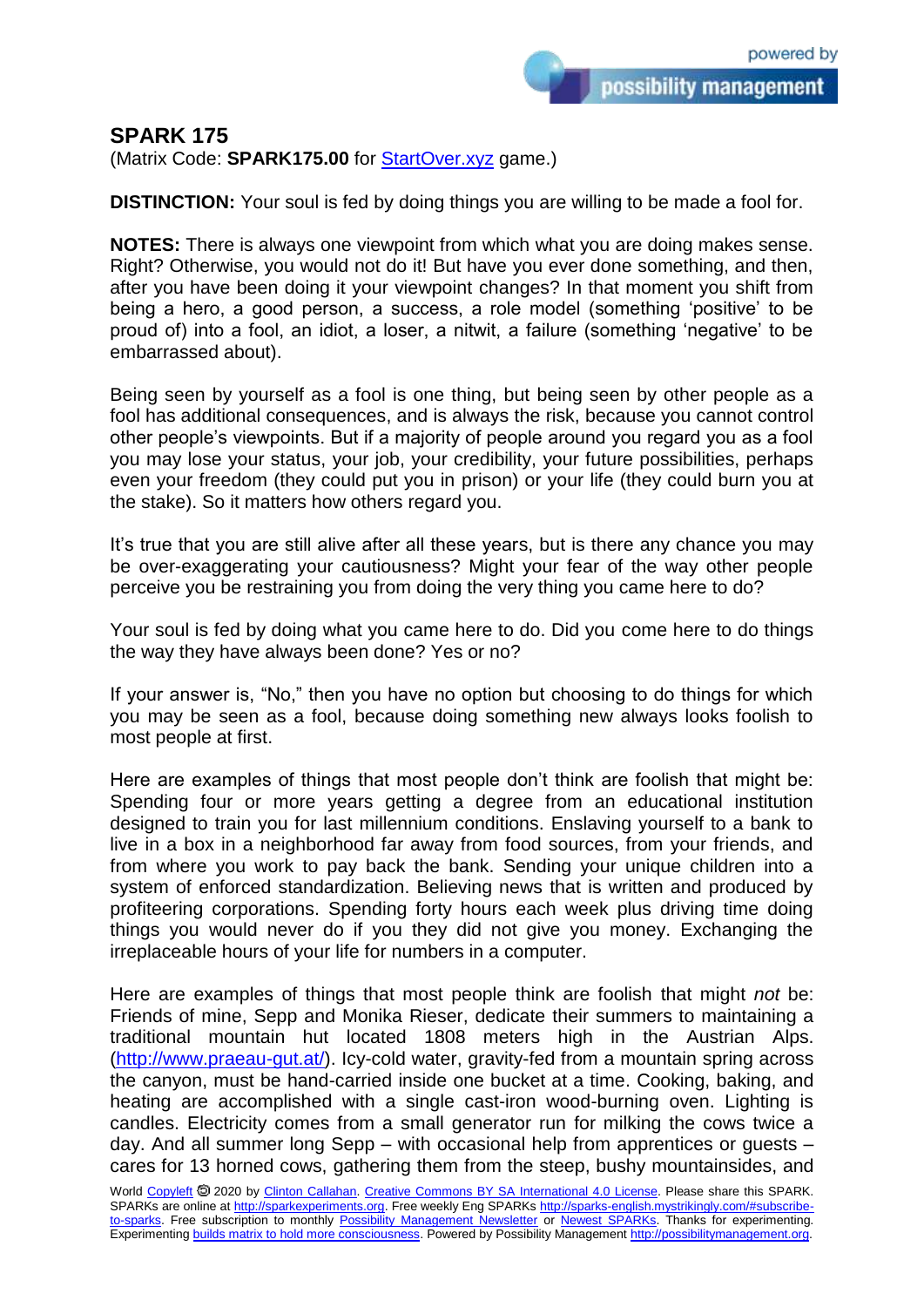possibility management

milking them every morning and every evening come rain or shine. By hand they spin-out the cream from warm milk for butter. Monika creates yogurt and a variety of cheeses to feed hikers stopping in for old-fashioned hospitality. Do they make a lot of money maintaining this wilderness outpost? No. Have they become famous? No. Do they risk being regarded as fools for spending their lives preserving such outdated traditions? Yes. Are the souls of Sepp, Monika, and their guests fed by the stand they have taken? Yes.

Another friend, Brad Blanton, has written and published a book titled *The Korporate Kannibal Kookbook* [\(http://www.goodreads.com/book/show/11117501-the-korporate](http://www.goodreads.com/book/show/11117501-the-korporate-kannibal-kookbook)[kannibal-kookbook\)](http://www.goodreads.com/book/show/11117501-the-korporate-kannibal-kookbook). Yes, you got that right. *"A rapacious form of cannibalism currently exists and is growing more powerful every day. This system is run by psychopaths who are laughing all the way to the bank… This system is called corporate capitalism or, as I have become fond of calling it, korporate kannibalism. It eats you, your children and the Earth. The Korporate Kannibal Kookbook is about the problem being its own solution, or in other words, cannibalism being the solution to corporate cannibalism."* He explains in irrefutable detail that cannibalizing the corporate cannibals greatly increases the likelihood that life on Earth will continue, the first step being to capture, kill, and eat one thousand corporate billionaires*. "Either we eat them or they eat us, so let's get cookin'."* Recipes are included. Now, this book isn't ALL about eating people. It's more of a theme throughout the book. In fact, the book is a handbook for building a society that deliberates, communicates, and takes loving actions that regenerate Earth. Is Brad's book a bestseller? No. Has Brad sacrificed his reputation to make such a radical yet well supported plea? Yes. Is Brad's soul fed from the stand he has taken? Definitely.

Five friends, Michaela Kaiser, Katharina Kaifler, Michael Hallinger, Dagmar Thürnagel, and Dahlia Abramovic have opened a global program that trains certified professional healing practitioners how to use the tools and processes of Possibility Management to heal wounds, diseases, and ailments of the human emotional body [\(www.feelingspractitioner.com\)](http://www.feelingspractitioner.com/). The need for this program is simple to understand: Medical Doctors are experts in healing the physical body. Psychologists are experts in healing the intellectual body. Spiritual-healers and energy-workers are experts in healing the energetic body. But who heals the emotional body? Certified Feelings Practitioners! Has anybody ever heard of a *Feelings Practitioner* before? No. Is there some longstanding government branch to legitimize the value of emotional-body healing? No. Could the Feelings Practitioner Team be regarded by some highstanding professionals as foolish? Yes. Does taking a stand for this new gameworld and empowering healing practitioners around the world with powerful new healing methods give the Feelings Practitioner Team reason to get out of bed in the morning? You bet it does.

Another friend John Dennis Liu, a scientist well into his 60s and on the far side of a long and successful research career, is just now starting a global transformation movement [\(https://www.facebook.com/groups/1206960359323785/\)](https://www.facebook.com/groups/1206960359323785/) the *Ecosystem Restoration Cooperative*. John has taken a serious stand. The mission? To build selfsustaining *Ecological Restoration Camps* on every continent to implement already developed techniques for restoring degraded lands. *"We voluntarily, joyfully, and with peaceful intent work together to restore the fundamental ecological integrity of the*